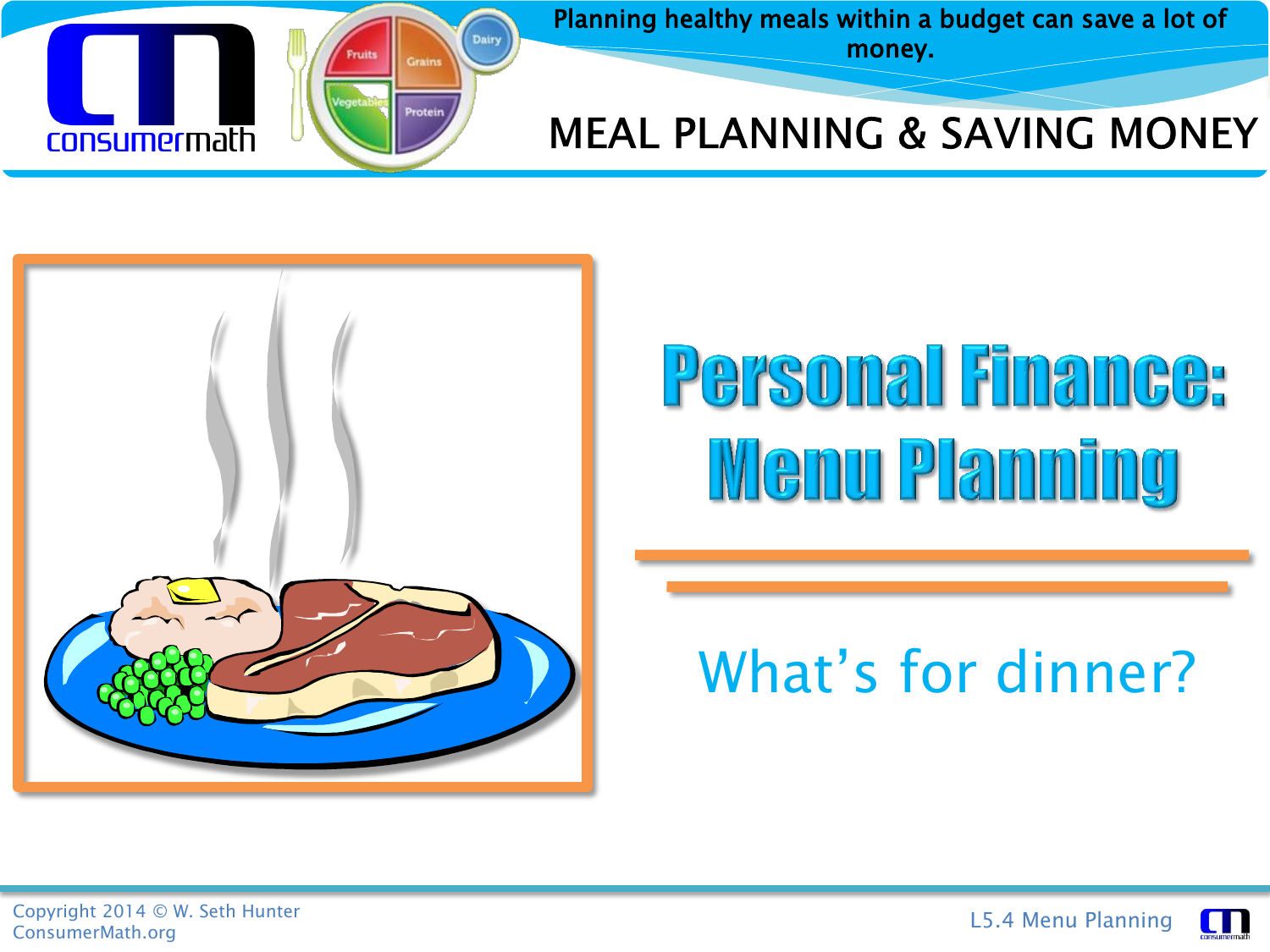



#### Students will learn how to plan a weekly menu.



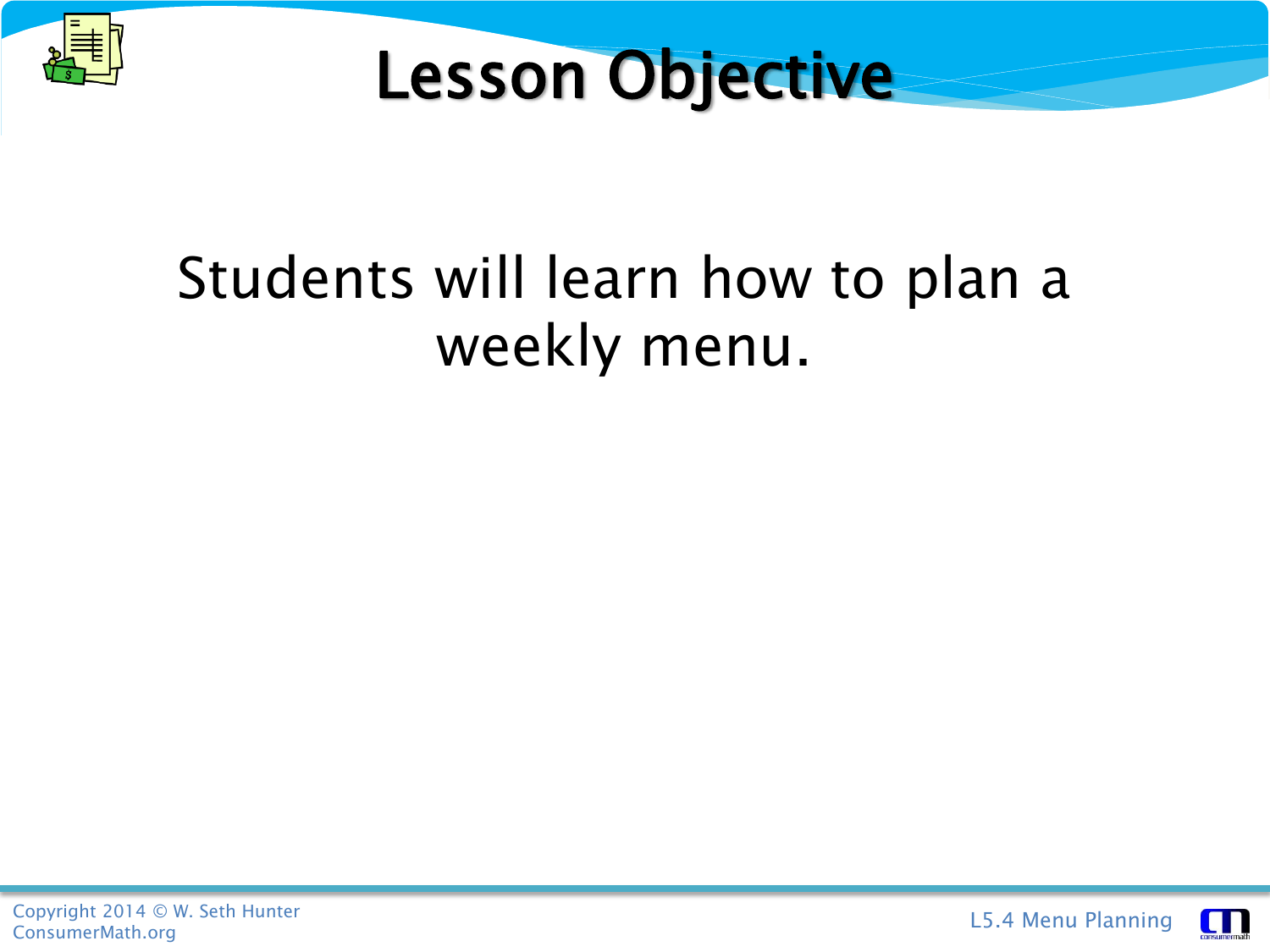

#### Basic Nutrition

The Food Pyramid has changed its looks many times, but the basics of nutrition have always

stayed the same.



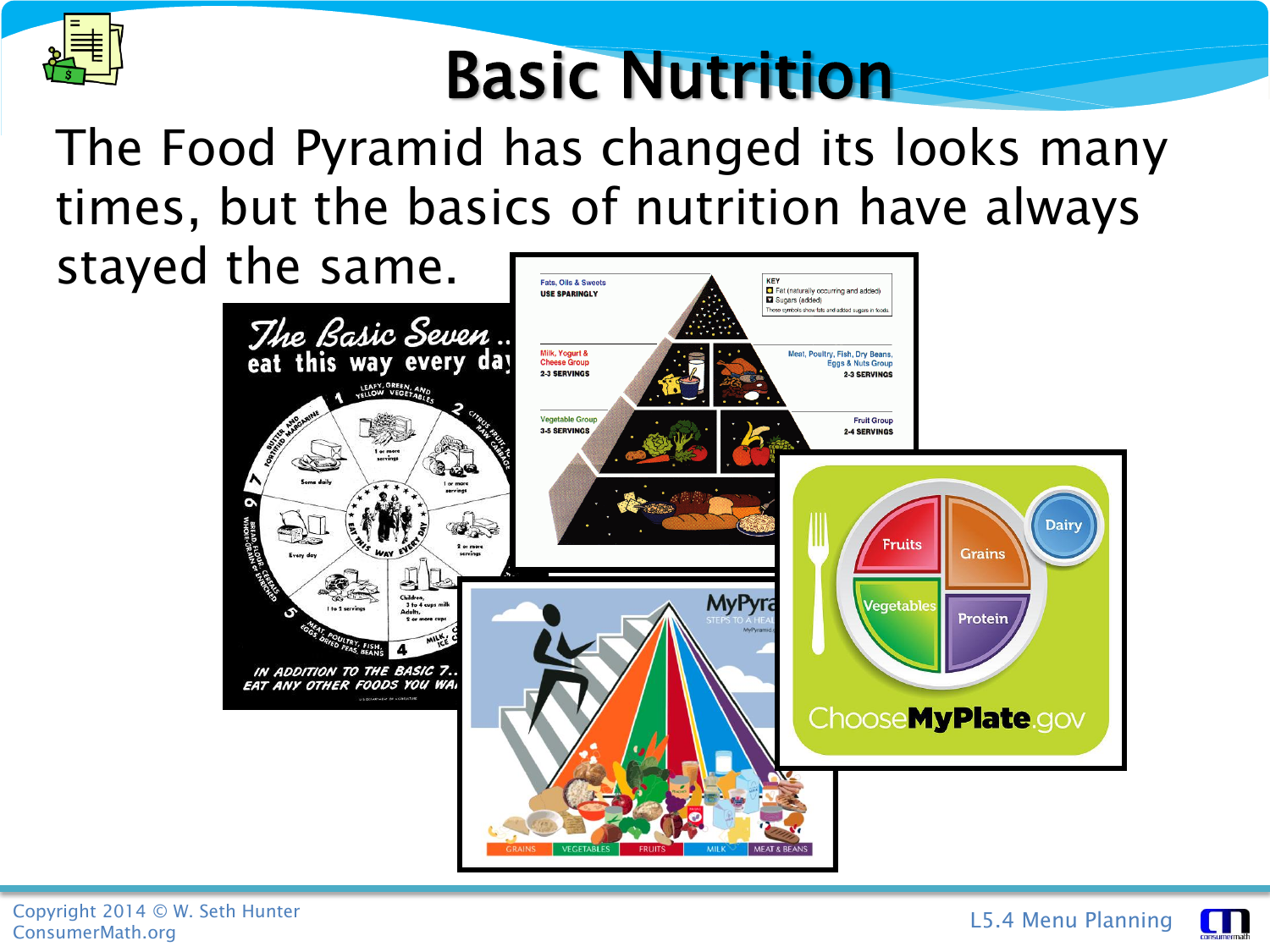

#### Basic Nutrition

Milk &

Dairy

Fats &

Sugars

Grains

Meat &

Beans

Vegetables

- Grains should be the biggest part of your diet, with fruits and vegetables close behind.
- Milk and Dairy are also important, as well as some Meats and Fruits Beans.
- But Fats and Sugars should be kept to a minimum.

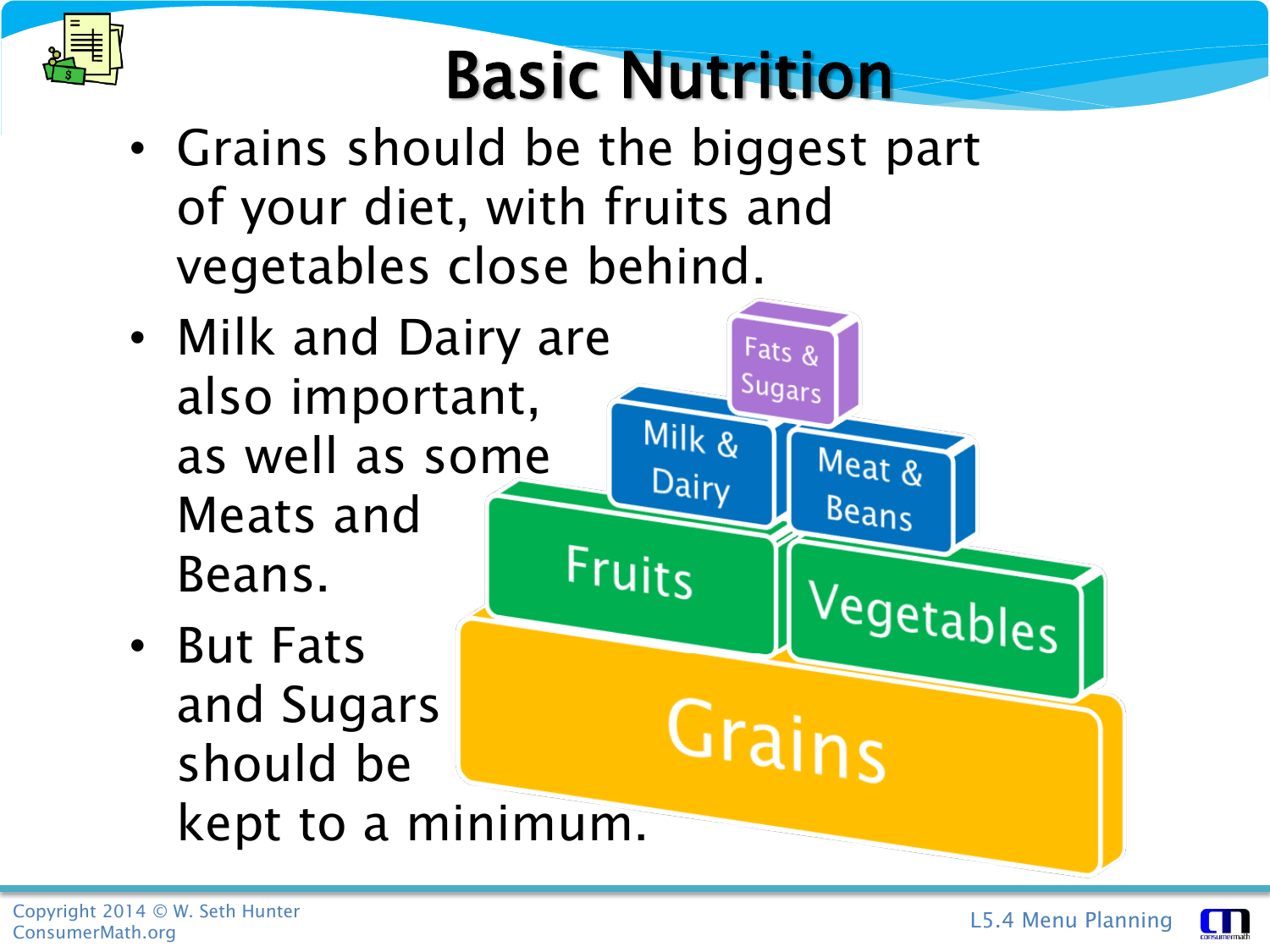

#### Creating a Menu

#### A menu lists what you will eat and how much of it you will eat at each meal.

|                  |                                | <b>Item</b>                       |  |
|------------------|--------------------------------|-----------------------------------|--|
|                  |                                |                                   |  |
|                  | <b>Breads</b>                  | 1/2 cup Cereal                    |  |
|                  | <b>Fruits &amp; Vegetables</b> | cup Orange Juice                  |  |
| <b>Breakfast</b> | Milk                           | 1/ <sub>2</sub> cup Yogurt        |  |
|                  | Meat                           | Egg                               |  |
|                  | <b>Breads</b>                  | 2 Slices Bread                    |  |
| Lunch            | <b>Fruits &amp; Vegetables</b> | Apple                             |  |
|                  | Milk                           | <b>Cheese Stick</b>               |  |
|                  | Meat                           | 2 Tab. Peanut Butter              |  |
|                  | <b>Breads</b>                  | 1 cup Pasta                       |  |
|                  | Fruits & Vegetables            | $\frac{1}{2}$ cup Spaghetti Sauce |  |
| <b>Dinner</b>    |                                | $\frac{1}{2}$ cup Asparagus       |  |
|                  | Milk                           | 1 cup Milk                        |  |
|                  | Meat                           | 2 oz. Sausage                     |  |

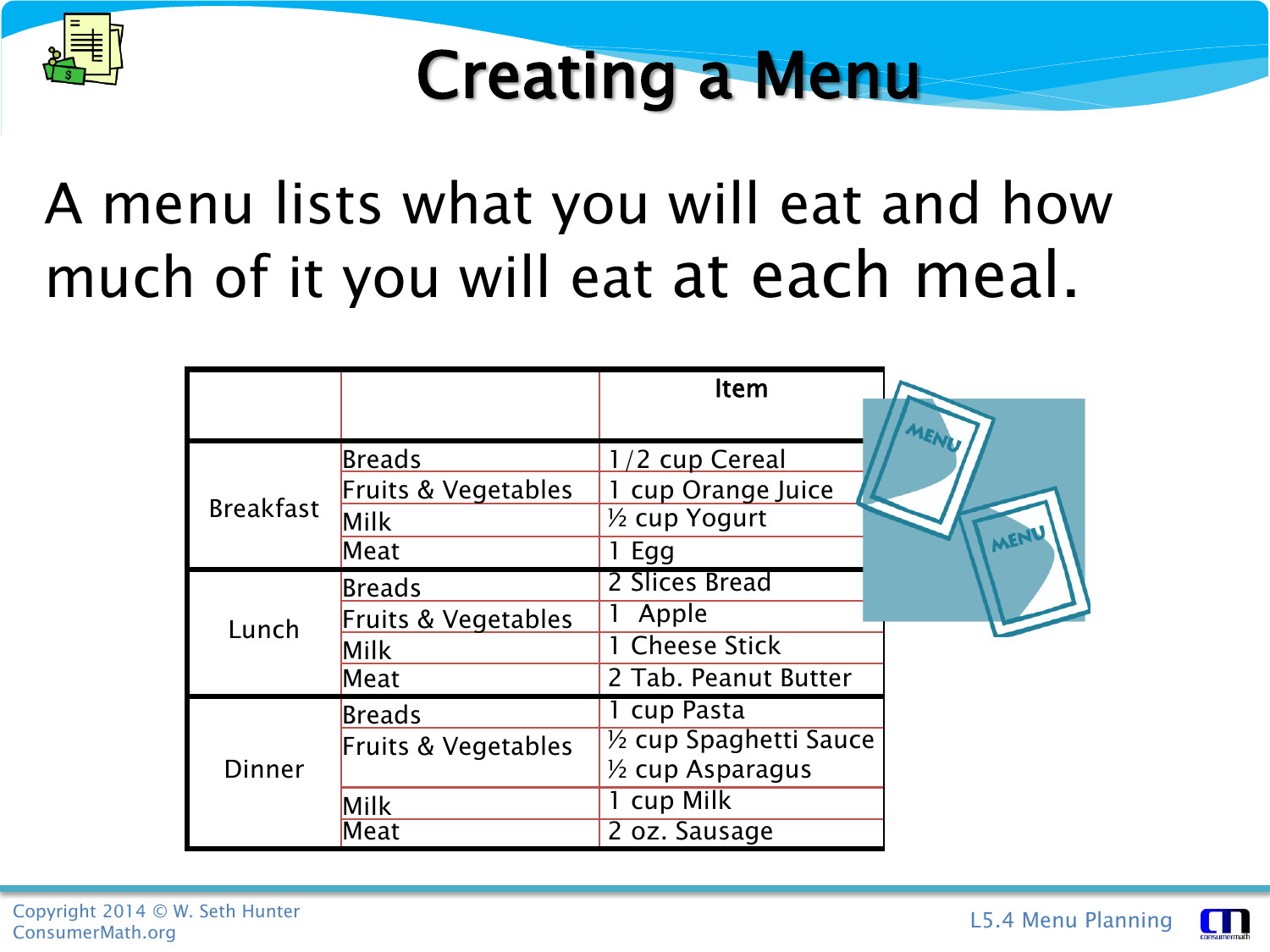

Everything on a menu has an associated cost. To calculate that cost you will need to calculate the unit price for each item on the menu.

For example:

| Breakfast | <b>Breads</b>                  | 1/2 cup Cereal     |  |
|-----------|--------------------------------|--------------------|--|
|           | <b>Fruits &amp; Vegetables</b> | 1 cup Orange Juice |  |
|           |                                | 1/2 cup Yogurt     |  |
|           | Meat                           | Eaa                |  |

I can buy a box of cereal for \$3.50 that comes with 35 half-cup servings. How much does each serving cost?

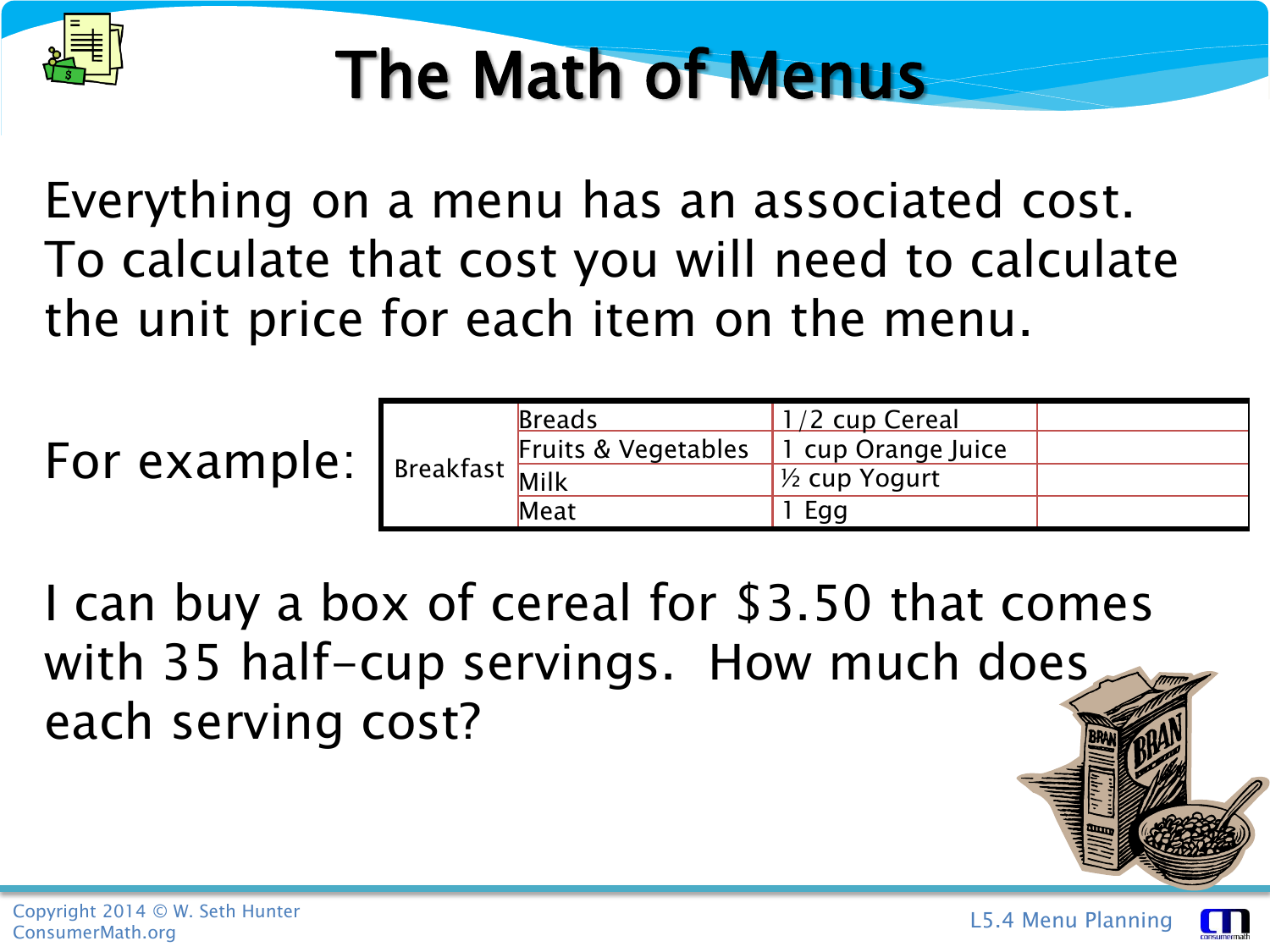

Everything on a menu has an associated cost. To calculate that cost you will need to calculate the unit price for each item on the menu.

For example:

| Breakfast Milk | <b>Breads</b>                  | 1/2 cup Cereal           |  |
|----------------|--------------------------------|--------------------------|--|
|                | <b>Fruits &amp; Vegetables</b> | 1 cup Orange Juice       |  |
|                |                                | $\frac{1}{2}$ cup Yogurt |  |
|                | Meat                           | Egg                      |  |

I can buy a box of cereal for \$3.50 that comes with 35 half-cup servings. How much does each serving cost?  $$3.50 \div 35 =$ 

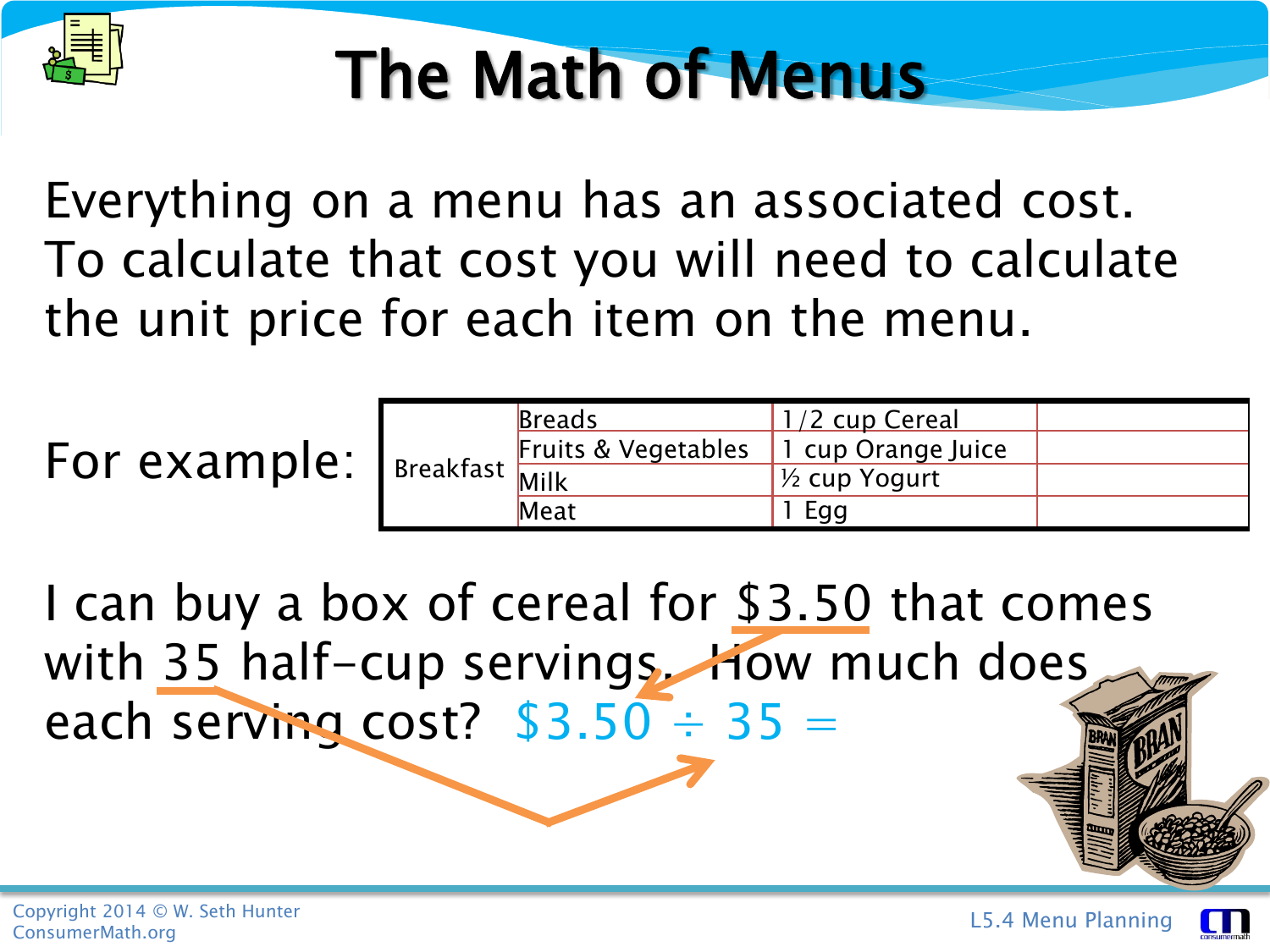

Everything on a menu has an associated cost. To calculate that cost you will need to calculate the unit price for each item on the menu.

For example:

| Breakfast | <b>Breads</b>                  | 1/2 cup Cereal     | 50. I C |
|-----------|--------------------------------|--------------------|---------|
|           | <b>Fruits &amp; Vegetables</b> | 1 cup Orange Juice |         |
|           |                                | 1/2 cup Yogurt     |         |
|           | Meat                           | Egg                |         |

I can buy a box of cereal for \$3.50 that comes with 35 half-cup servings. How much does each serving cost?  $$3.50 \div 35 = $0.10$ 

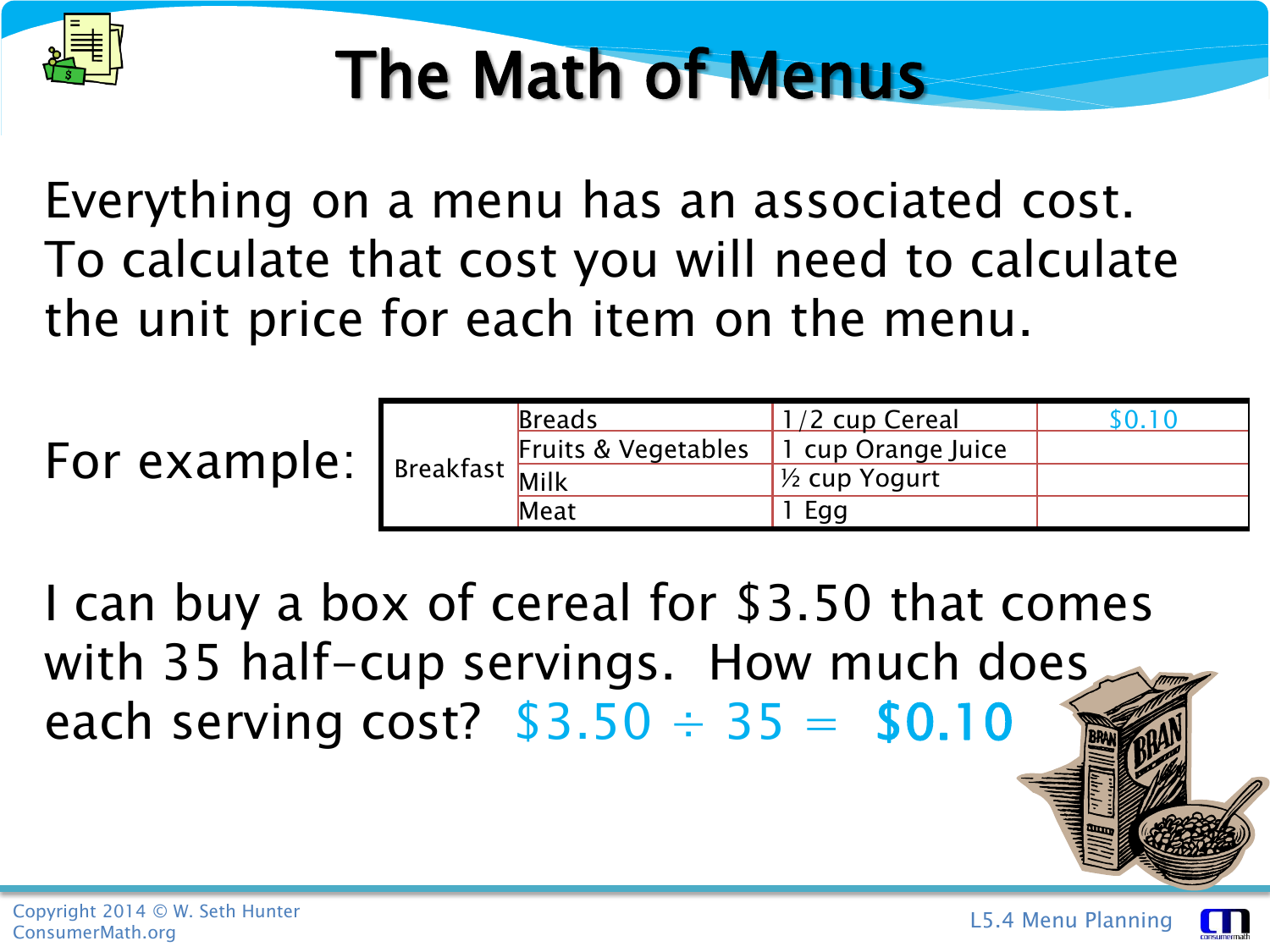

Everything on a menu has an associated cost. To calculate that cost you will need to calculate the unit price for each item on the menu.

For example:

| Breakfast Milk | Breads                         | 1/2 cup Cereal           | 50. I O |
|----------------|--------------------------------|--------------------------|---------|
|                | <b>Fruits &amp; Vegetables</b> | 1 cup Orange Juice       |         |
|                |                                | $\frac{1}{2}$ cup Yogurt |         |
|                | Meat                           | Egg                      |         |

I can buy a gallon of orange juice for \$4.00 that comes with 16 one-cup servings. How much does each serving cost?  $$4.00 \div 16 =$ 

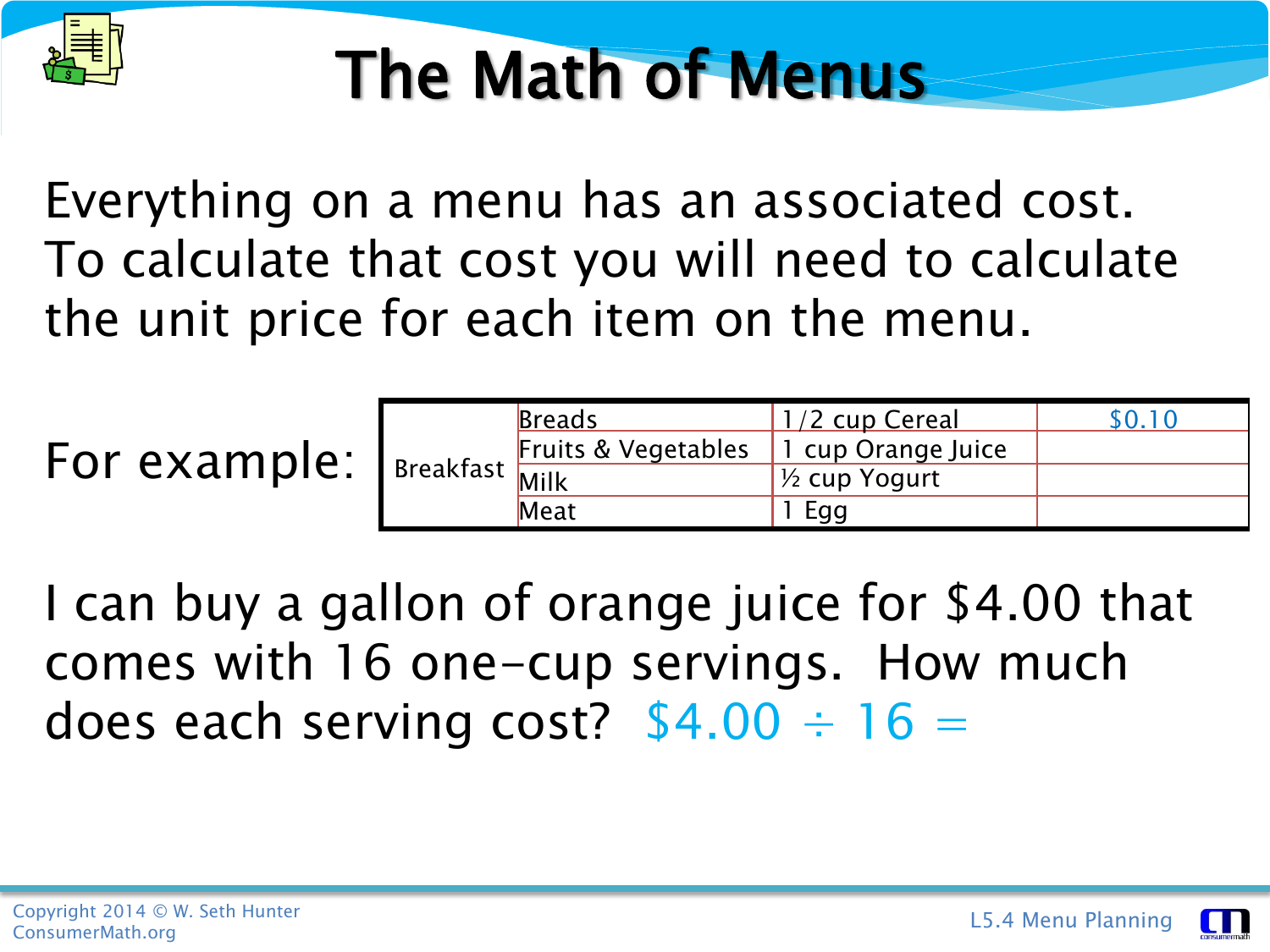

Everything on a menu has an associated cost. To calculate that cost you will need to calculate the unit price for each item on the menu.

For example:

| Breakfast Milk | <b>Breads</b>                  | 1/2 cup Cereal             | SO.10  |
|----------------|--------------------------------|----------------------------|--------|
|                | <b>Fruits &amp; Vegetables</b> | 1 cup Orange Juice         | \$0.25 |
|                |                                | 1/ <sub>2</sub> cup Yogurt |        |
|                | Meat                           | Egg                        |        |

I can buy a gallon of orange juice for \$4.00 that comes with 16 one-cup servings. How much does each serving cost?  $$4.00 \div 16 = $0.25$ 

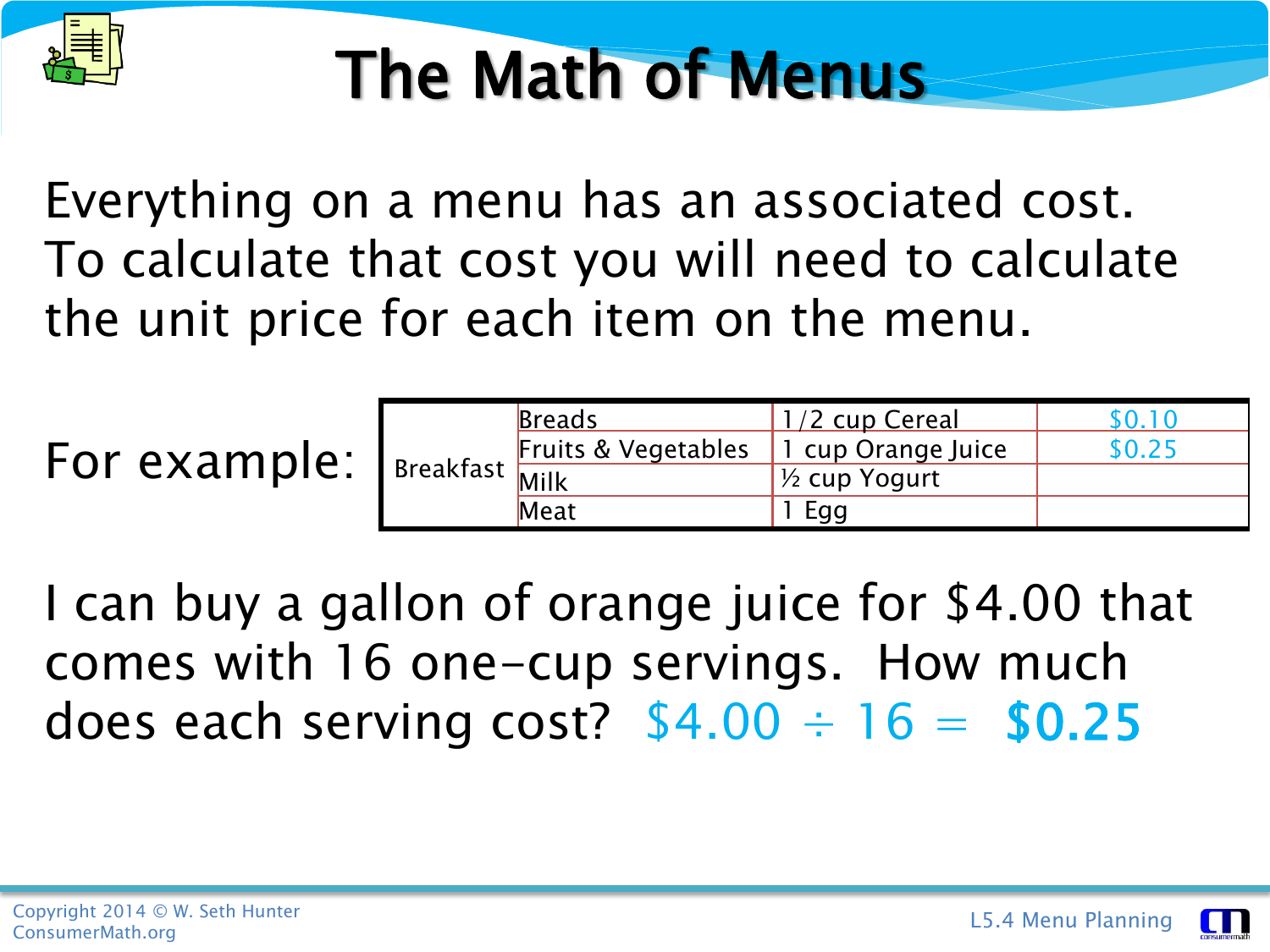

Everything on a menu has an associated cost. To calculate that cost you will need to calculate the unit price for each item on the menu.

For example:

| Breakfast Milk | <b>Breads</b>                  | 1/2 cup Cereal             | 50. I O |
|----------------|--------------------------------|----------------------------|---------|
|                | <b>Fruits &amp; Vegetables</b> | 1 cup Orange Juice         | 0.25. [ |
|                |                                | 1/ <sub>2</sub> cup Yogurt |         |
|                | Meat                           | Egg                        |         |

I can buy a quart of yogurt for \$1.25 that comes with 4 half-cup servings. How much does each serving cost?  $$1.25 \div 4 =$ 

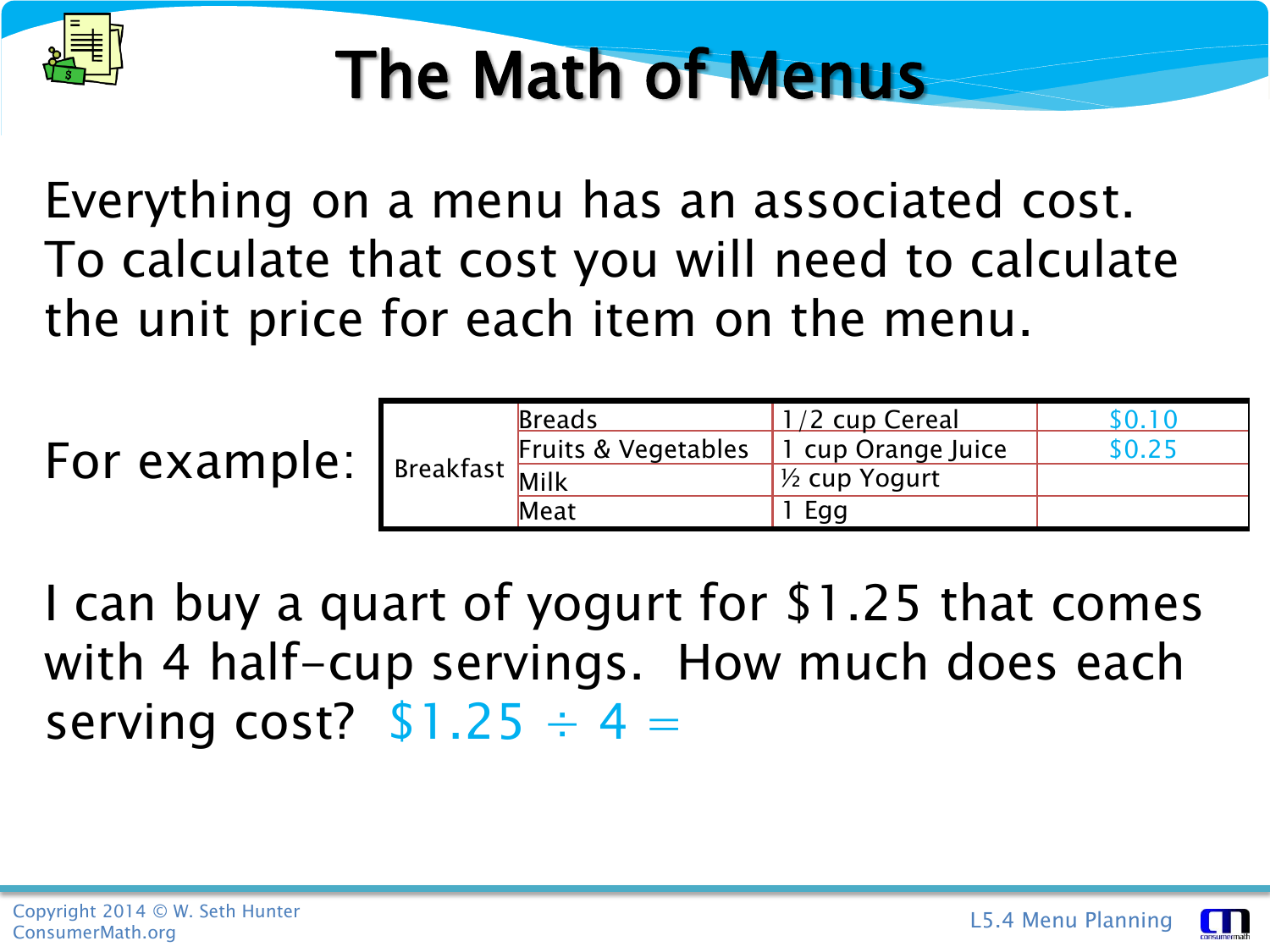

Everything on a menu has an associated cost. To calculate that cost you will need to calculate the unit price for each item on the menu.

For example:

| Breakfast Milk | <b>Breads</b>                  | 1/2 cup Cereal             | 50.10  |
|----------------|--------------------------------|----------------------------|--------|
|                | <b>Fruits &amp; Vegetables</b> | 1 cup Orange Juice         | \$0.25 |
|                |                                | 1/ <sub>2</sub> cup Yogurt | \$0.31 |
|                | Meat                           | Egg                        |        |

I can buy a quart of yogurt for \$1.25 that comes with 4 half-cup servings. How much does each serving cost?  $$1.25 \div 4 = $0.31$ 

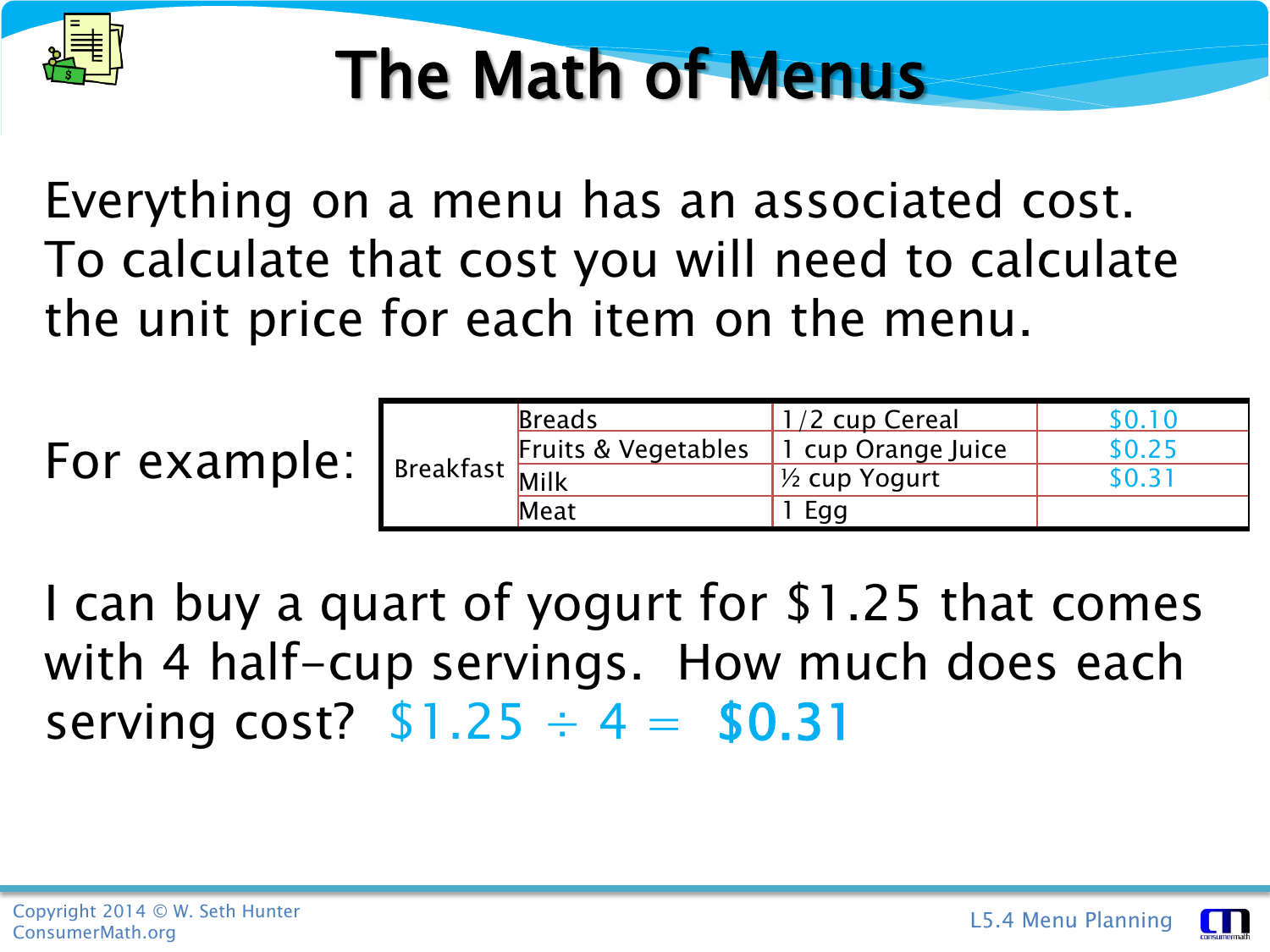

Everything on a menu has an associated cost. To calculate that cost you will need to calculate the unit price for each item on the menu.

For example:

| Breakfast Milk | Breads                         | 1/2 cup Cereal             |        |
|----------------|--------------------------------|----------------------------|--------|
|                | <b>Fruits &amp; Vegetables</b> | 1 cup Orange Juice         | \$0.25 |
|                |                                | 1/ <sub>2</sub> cup Yogurt | 10.31  |
|                | Meat                           | Egg                        |        |

I can buy a dozen eggs for \$1.20. How much does each serving cost?  $$1.20 \div 12 =$ 

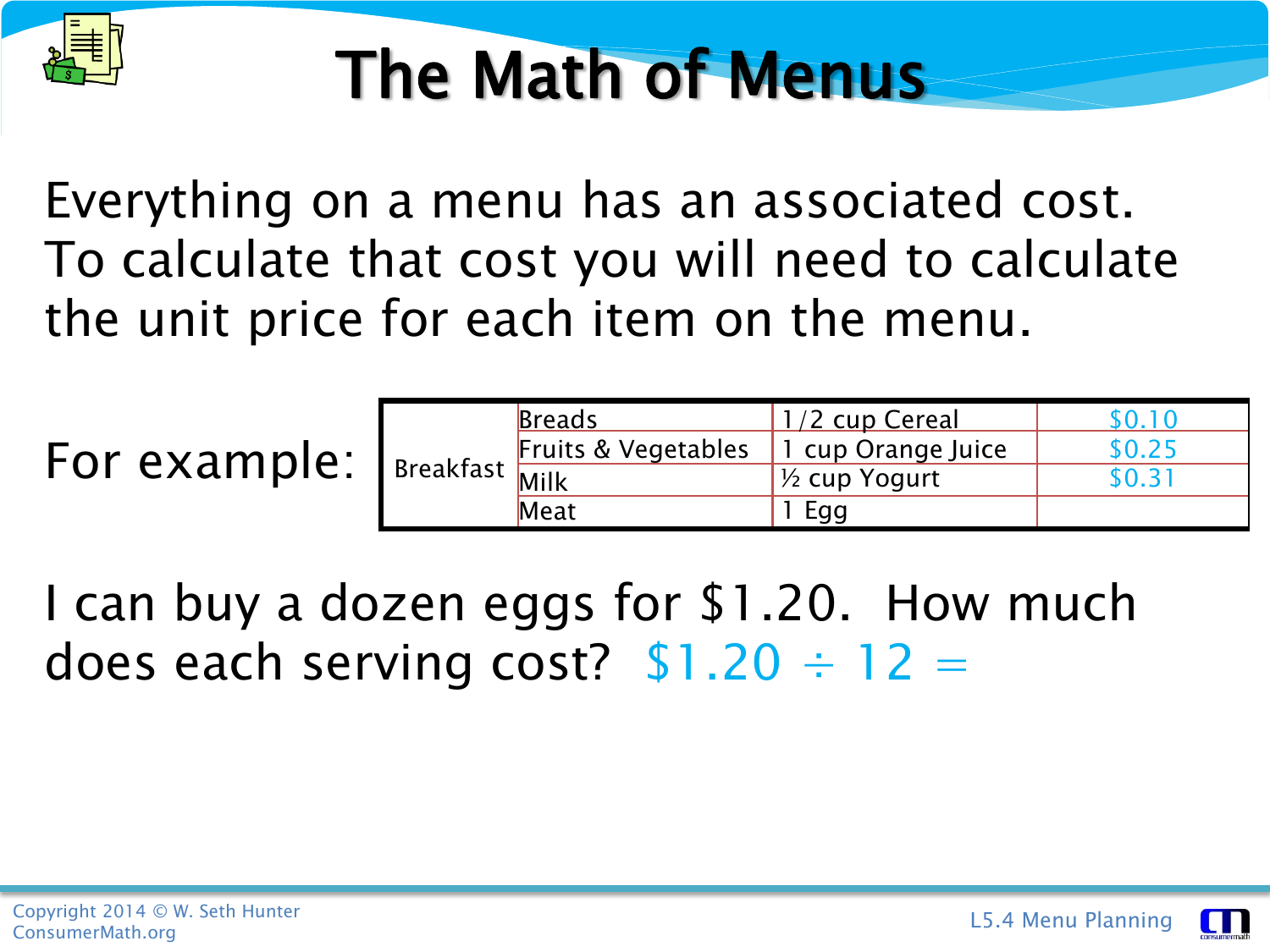

Everything on a menu has an associated cost. To calculate that cost you will need to calculate the unit price for each item on the menu.

For example:

| Breakfast Milk | <b>Breads</b>                  | 1/2 cup Cereal            |        |
|----------------|--------------------------------|---------------------------|--------|
|                | <b>Fruits &amp; Vegetables</b> | 1 cup Orange Juice        | \$0.25 |
|                |                                | V <sub>2</sub> cup Yogurt | \$0.31 |
|                | Meat                           | Egg                       | ח רמ   |

I can buy a dozen eggs for \$1.20. How much does each serving cost?  $$1.20 \div 12 = $0.10$ 



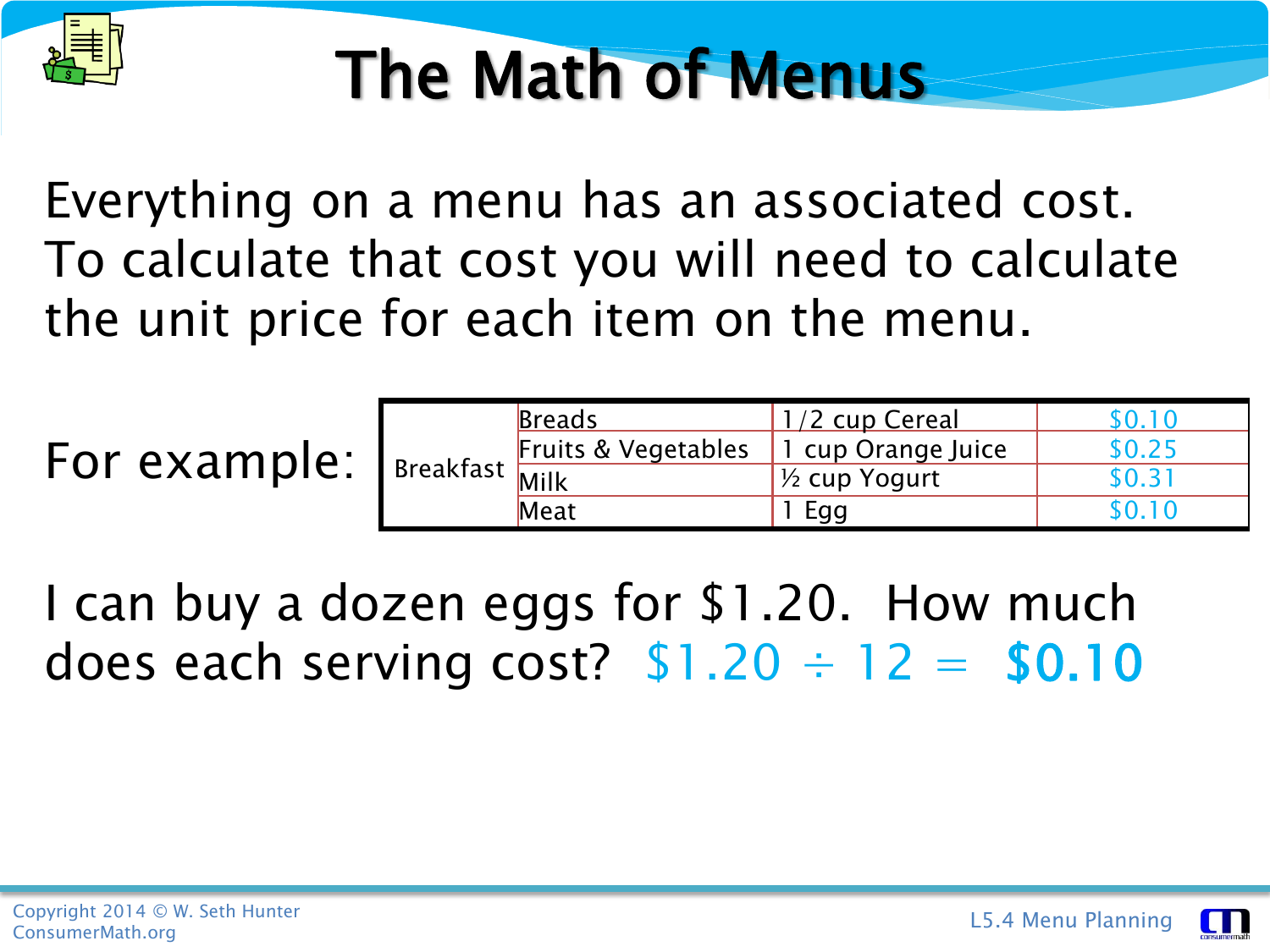

| Breakfast | <b>Breads</b>       | <u>1/2 cup Cereal</u>    | 50. LC |
|-----------|---------------------|--------------------------|--------|
|           | Fruits & Vegetables | 1 cup Orange Juice       | \$0.25 |
|           |                     | $\frac{1}{2}$ cup Yogurt | \$0.31 |
|           | Meat                | Eag                      | 50.10  |

#### The total Cost of this meal is:

| $\frac{1}{2}$ cup cereal $=$ | \$0.10     |
|------------------------------|------------|
| 1 cup Orange Juice $=$       | \$0.25     |
| $\frac{1}{2}$ cup Yogurt =   | \$0.31     |
| $1$ egg $=$                  | $+$ \$0.10 |
| <b>Meal Total</b>            | \$0.76     |

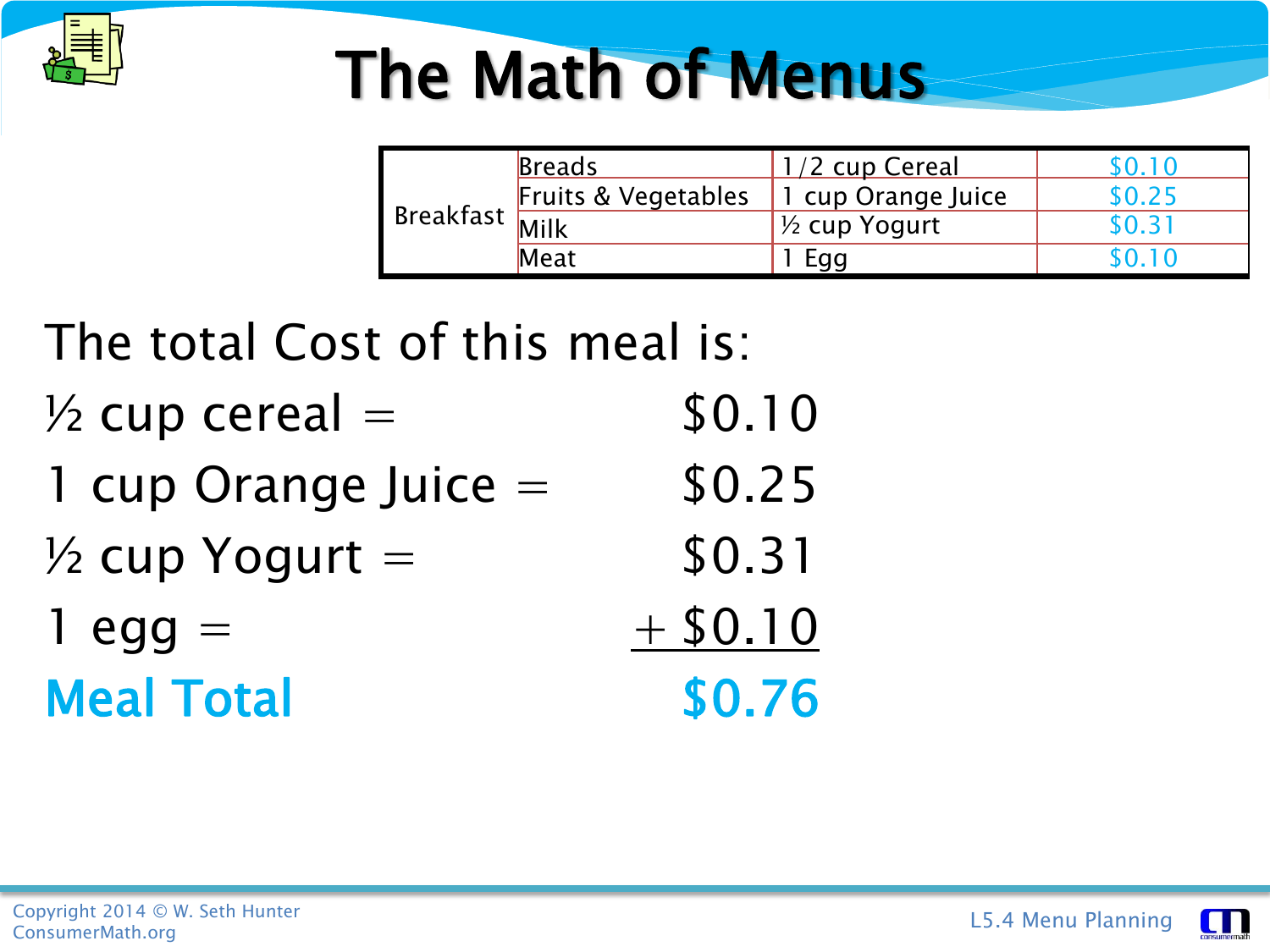



- 1. What should be the biggest part of your diet?
- 2. If I can buy a gallon of milk for \$4.00, how much does each cup of milk cost? Hint: there are 16 cups in a gallon.